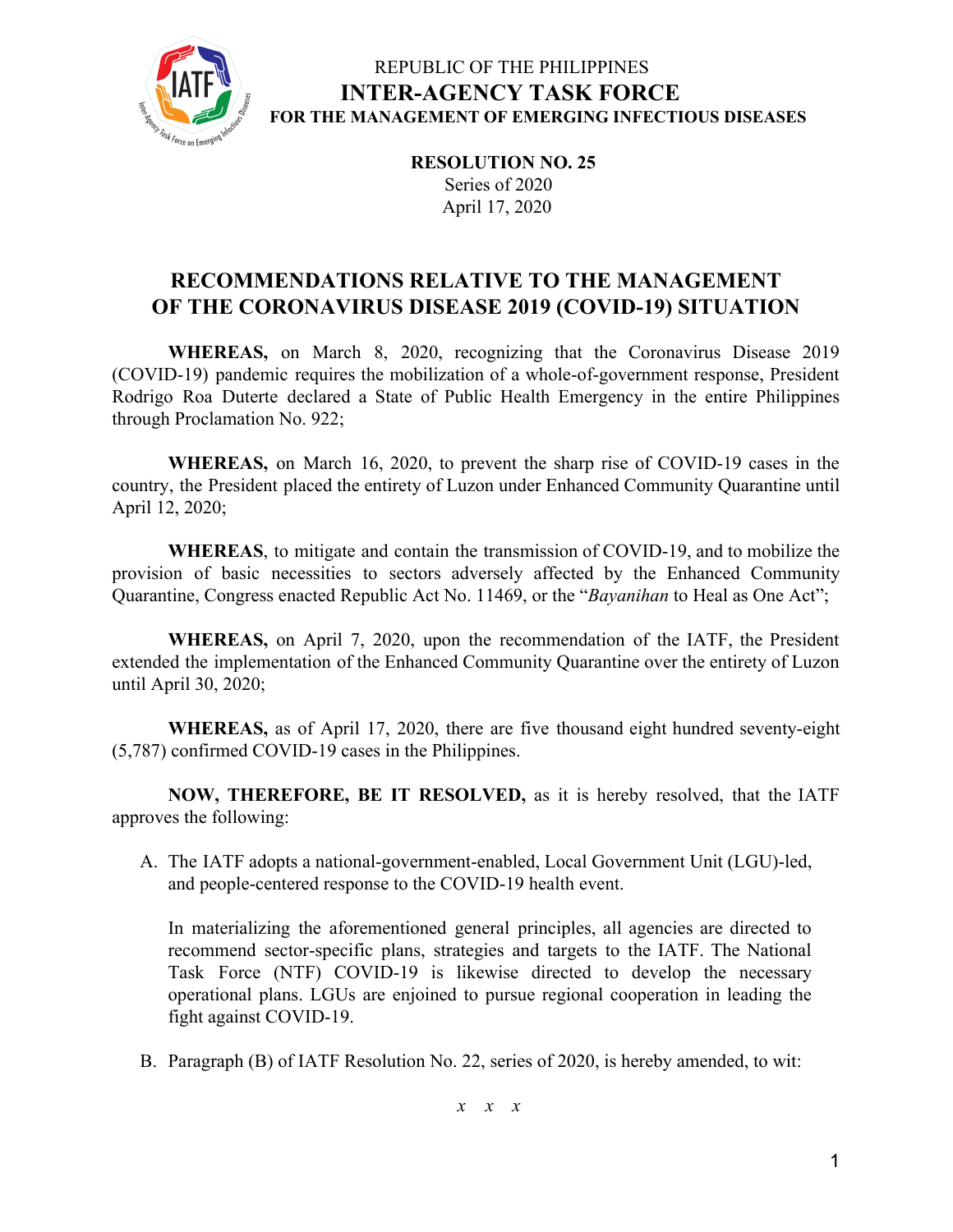

*"The Department of the Interior and Local Government (DILG), in coordination with Local Government Units (LGUs), shall hereafter lead the contact-tracing efforts of the government. For this purpose, the Department of Health (DOH) and the DILG are directed to enter into a data-sharing agreement (DSA) in accordance with Republic Act No. 10173 or the Data Privacy Act."*

*x x x*

- C. The DOH guidelines for the utilization of rapid antibody test kits as presented and amended are hereby approved.
- D. The NTF Sub-group on Food Security established under Resolution No. 22, series of 2020, is hereby reorganized into the NTF Task Group on Food Security, with the Department of Agriculture (DA) as chair, and the Department of Trade and Industry (DTI), National Economic and Development Authority (NEDA), Department of Social Welfare and Development (DSWD), Department of Budget and Management (DBM), Department of Education (DepEd), Department of Science and Technology (DOST), the National Security Council (NSC), the DILG, and such other agencies as may be determined by the chair, as members.
- E. With a view to assist and support sugar farmers and the sugar industry, the recommendation of the DA to encourage LGUs to include sugar in their relief good packages is adopted, and
- F. The NTF Chief Implementer is hereby authorized to establish, reorganize, and abolish NTF sub-task groups as may be necessary to carry out the government's response to the COVID-19 health event.

**APPROVED** during the 25th Inter-Agency Task Force Meeting, as reflected in the minutes of the meeting, held this 17th of April, 2020 *via* video conference.

**FRANCISCO T. DUQUE III KARLO ALEXEI B. NOGRALES** Secretary, Department of Health Cabinet Secretary, Office of the Cabinet Secretary IATF Chairperson IATF Co-Chairperson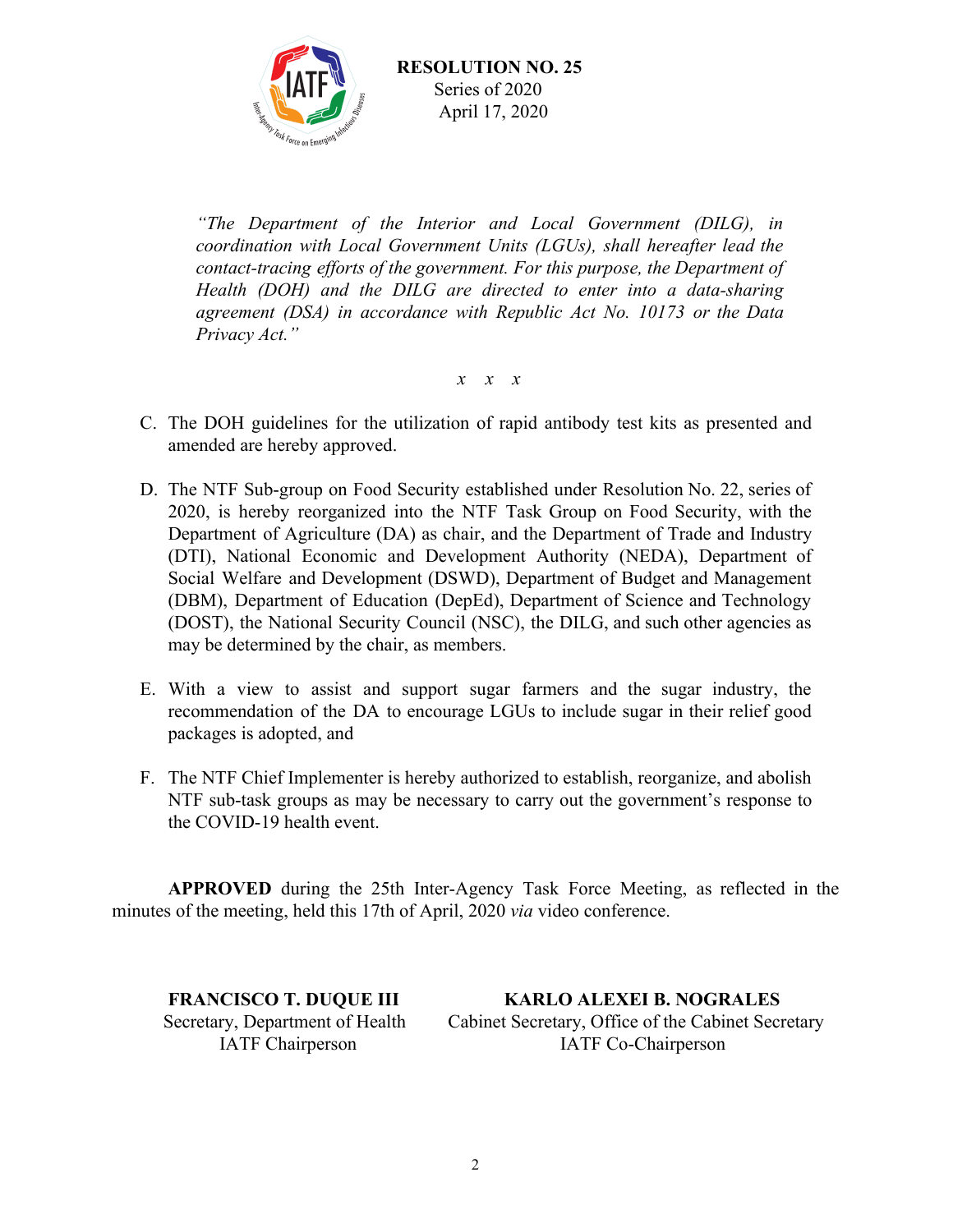

 **RESOLUTION NO. 25** Series of 2020 April 17, 2020

REPUBLIC OF THE PHILIPPINES) City of Manila ) S.S

### **SECRETARY'S CERTIFICATE**

I, **KENNETH G. RONQUILLO, MD, MPHM**, of legal age, Filipino, with office address at San Lazaro Compound, Tayuman, Sta. Cruz, Manila, after having been sworn in accordance with law, hereby depose and say as follows:

- 1) That I am the duly appointed Head Secretariat of the Inter-Agency Task Force for the Management of Emerging Infectious Diseases in the Philippines hereinafter referred to as the "IATF", an entity duly organized and existing and by virtue of the laws of the Republic of the Philippines, with principal office and place of business at San Lazaro Compound, Tayuman, Sta. Cruz, Manila**;**
- 2) That I am the custodian of the books and records of the IATF, including the Minutes and Resolutions;
- 3) That at the Regular Meeting of the IATF held on 17 April 2020, during which a quorum was present and acted throughout, the following resolution was unanimously approved:

#### **IATF Resolution No. 25**

- 4) That the foregoing resolution has not been altered, modified, nor revoked; and that the same is now in full force and in effect; and
- 5) That I am executing this Certificate for whatever legitimate purpose it may serve.

IN WITNESS WHEREOF, I have hereunto affixed my signature this  $17<sup>th</sup>$  day of April 2020 at San Lazaro Compound, Tayuman, Sta. Cruz, Manila.

#### **KENNETH G. RONQUILLO, MD, MPHM** IATF HEAD SECRETARIAT